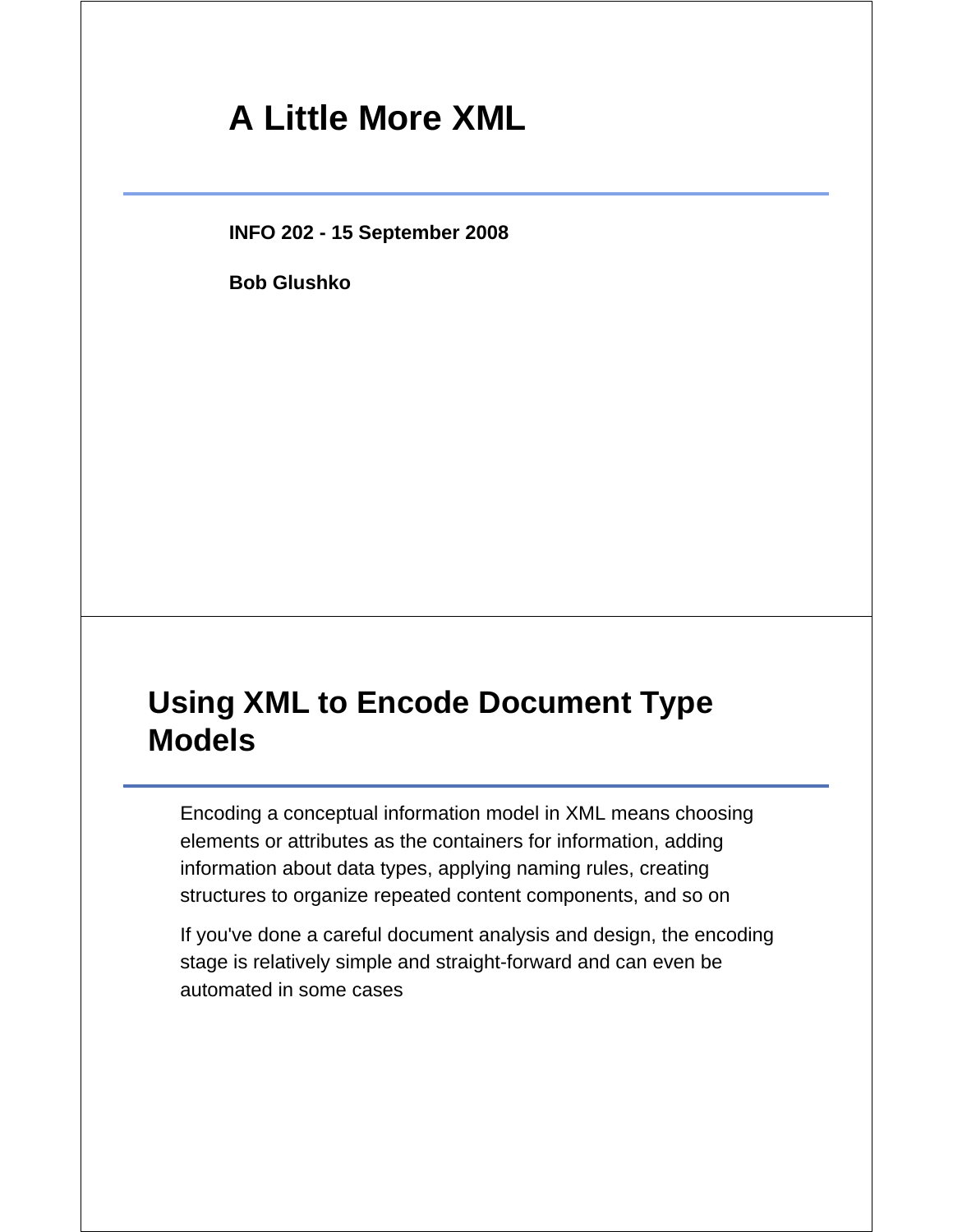# **Structure of an XML Document**



# **The Document Instance**

Begins with the *root* element

Can contain text and binary data

Text consists of markup and character data

- Markup always starts with < or &
- So you can never use these symbols in character data and instead you use: < and &amp;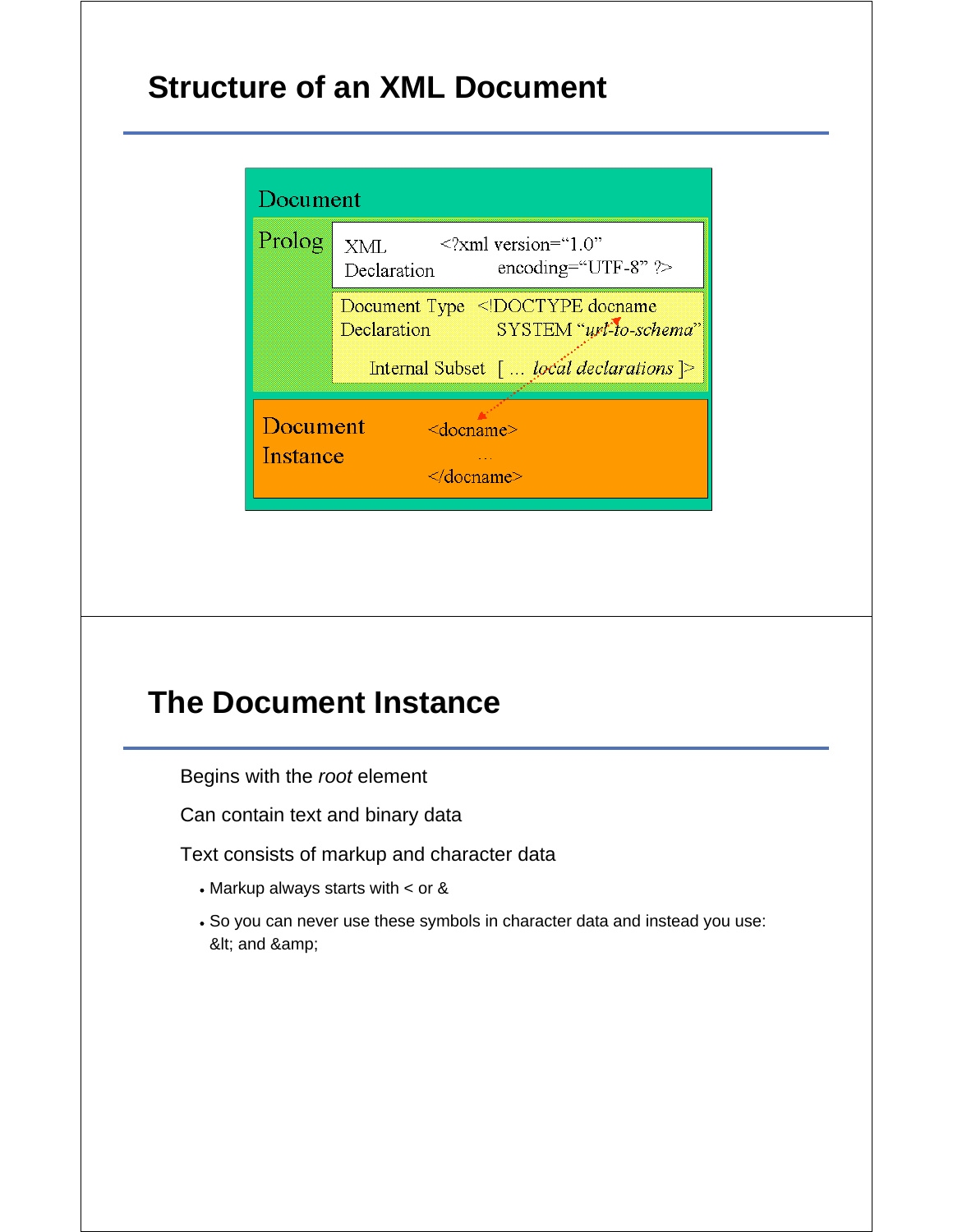# **Elements {and,or,vs} Attributes**

Whether to use elements or attributes to contain information is often debated

Elements and attributes differ in what they can contain and this often guides which you should use

Elements can contain other elements while attributes can contain only strings or lists of strings

So elements must be used for any complex components but can be used for simple or primitive ones as well; attributes can only be used for "atomic" items of data

Elements carry the content that would generally appear in any presentation or rendering of the XML instance; attributes carry "strong" metadata or information that is useful in interpreting or presenting the element content

### **Elements {and,or,vs} Attributes [2]**

Attributes are the only way to specify default values and can be constrained to a predefined set of enumerated values

Attributes are also the most sensible way to encode Boolean values

Attributes are inconvenient for long text, large values, or binary entities

If information is primarily encoded as attributes the XML instance can be significantly smaller

"Best practice" is contentious but many people use almost all elements and very few attributes, leaving the latter for just the "purest" metadata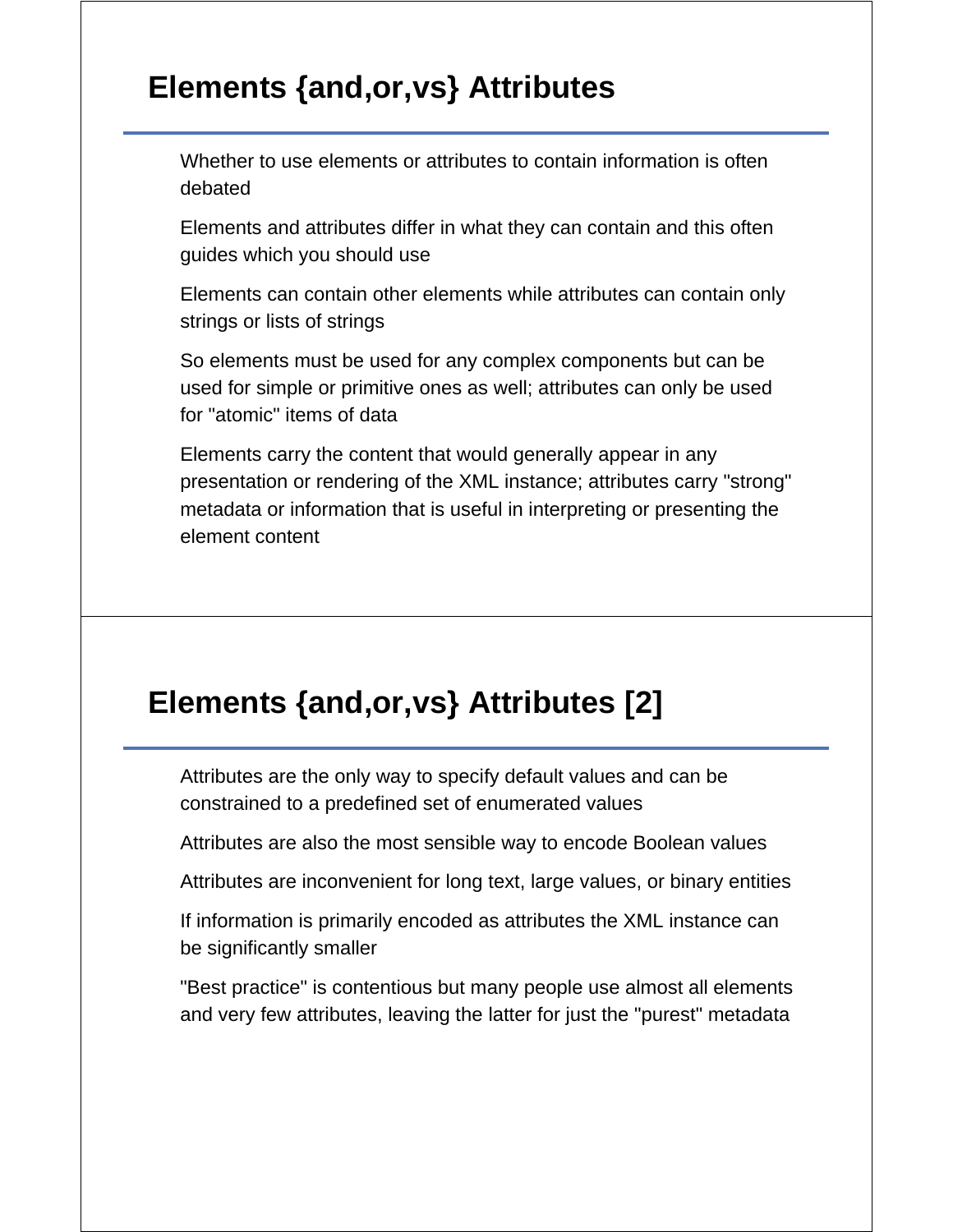# **Elements {and,or,vs} Attributes [3]**

First way is preferred, second legal but not useful, and third is illegal

```
<Book>
  <Title>Moby Dick</Title>
  <Author>Melville</Author>
  <PublicationYear>1851</PublicationYear>
   <Categories>
       <Category>Fiction<Category>
       <Category>Whales<Category>
  </Categories>
</Book>
```

```
<Book title="Moby Dick"
       author="Melville" 
       publicationYear="1851" 
       category="Fiction Whales" />
```
**<Book title="Moby Dick" author="Melville" publicationYear="1851" category="Fiction" category="Whales" />**

### **Names**

Names of elements and attributes must begin with a letter or \_

After the first character, names can contain letters, digits,  $\ldots$ ,

Names can't contain whitespace

Don't use : because it has an important role in namespaces (we'll get there in a minute)

Don't start a name with "xml" because it is reserved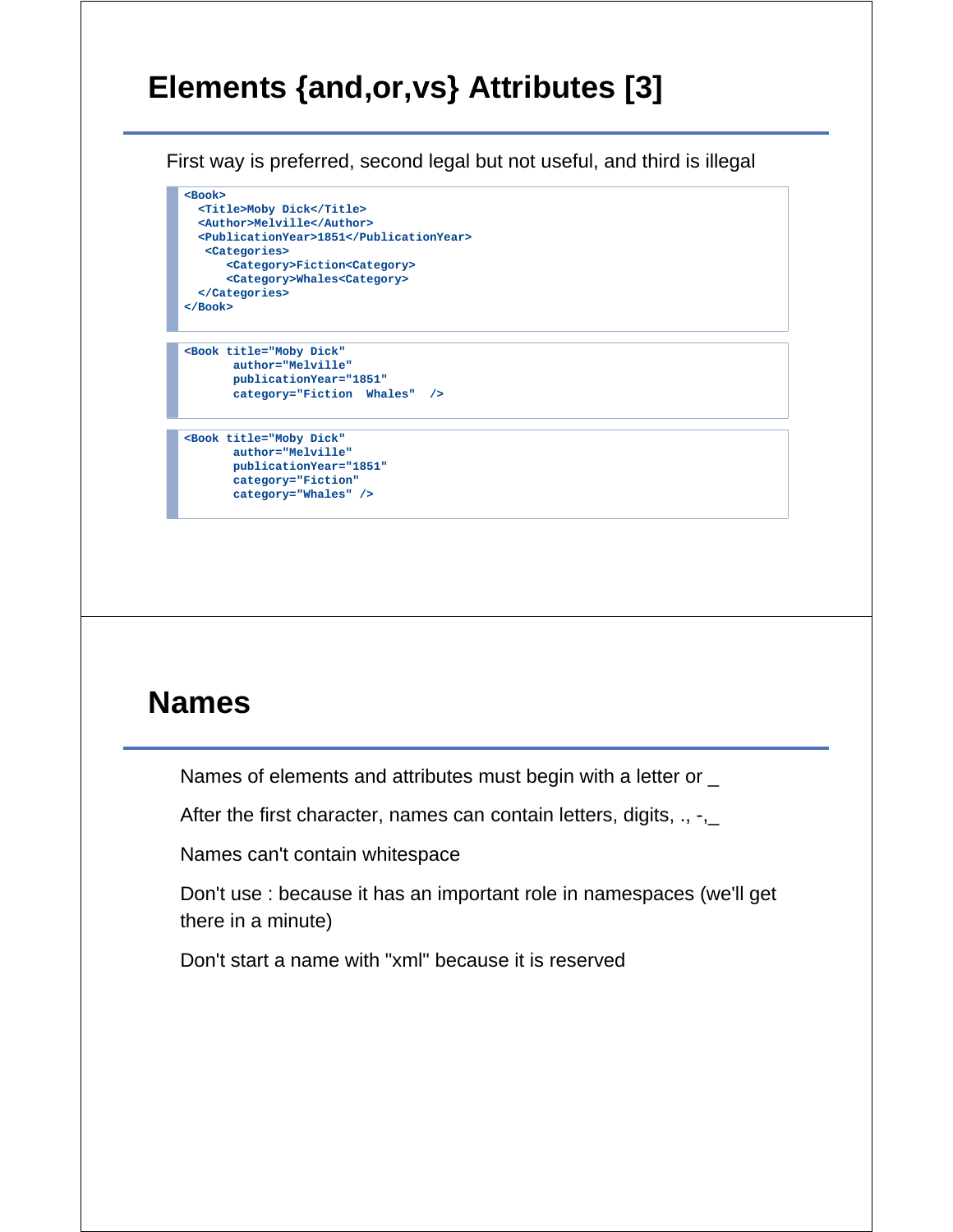# **Character Entities**

Used for encoding "difficult" characters

Five are built-in:

& amp; ( & ) ' ( ' )  $8gt;$  ( > )  $8$ lt;  $($  <  $)$ " ( " )

XML processors are required to support Unicode (65,536 possible characters) so you can encode Unicode characters (since most aren't on the keyboard) as *numeric character entities* like ç for ç

HTML has about 400 of these characters built in

# **CDATA (How Did The Previous Slide Work?)**

CDATA is character data passed through to an application without being parsed

Useful for including XML and code samples in documents that contain markup characters that parser wants to treat as special like  $\lt$  > [

CDATA syntax:

| $\leq$ ! [CDATA[ |                                     |  |  |
|------------------|-------------------------------------|--|--|
|                  | your unparsed XML example goes here |  |  |
| 11               |                                     |  |  |

This strange syntax was chosen on the assumption that <![ and ]]> are unlikely to occur so they can be used as delimiters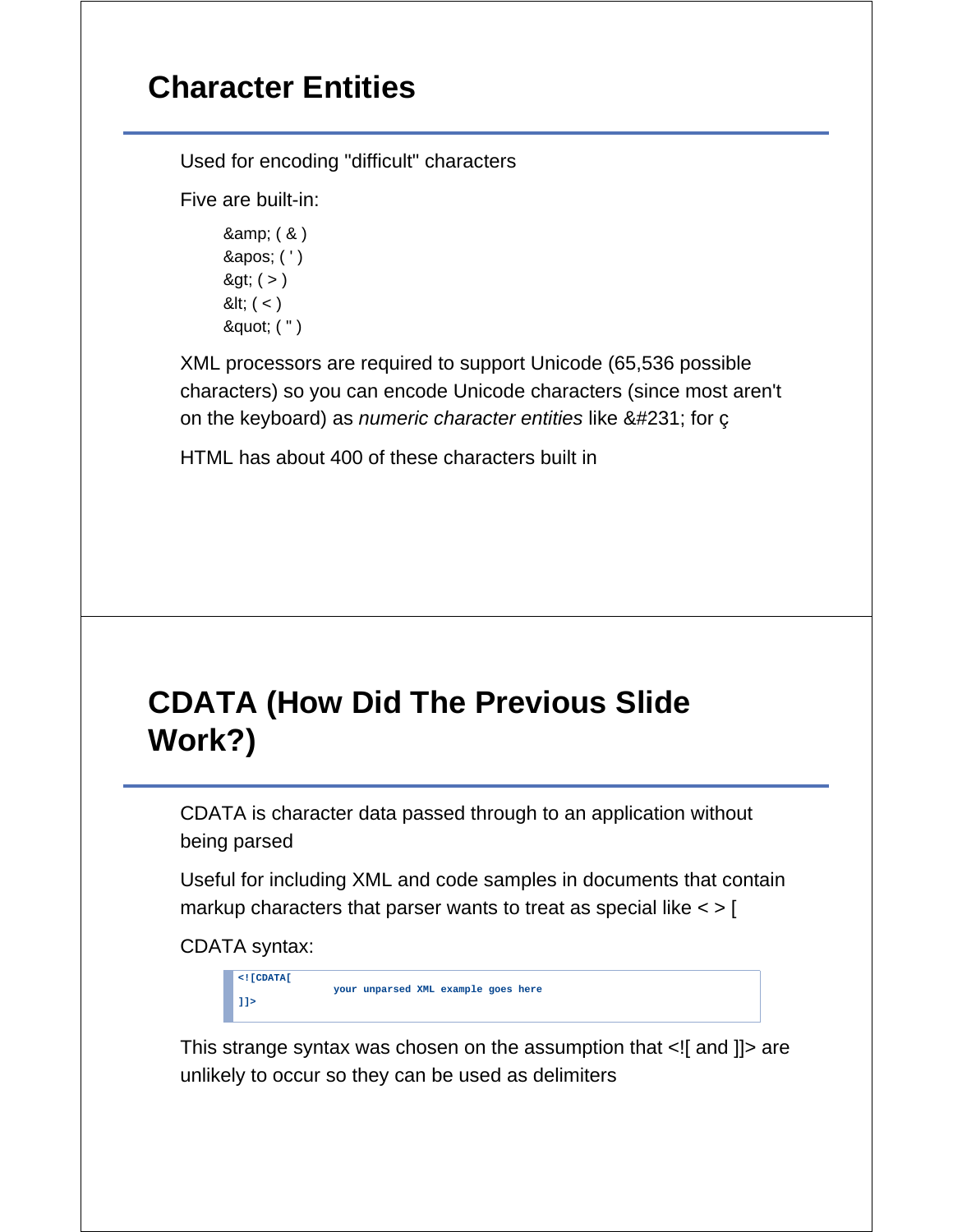### **The Previous (Previous) Slide**

```
<list type="simple">
     <item>\langle p \rangle \langle [CDATA] & amp; ] / & amp; \langle p \rangle\le/item>
     <item><p><![CDATA[ &apos; ]]> ( &apos; )</p>
     \le/item>
     <item><p><![CDATA[ &gt;]]> ( &gt; ) </p>
     \le/item>
     <item><p><![CDATA[ &lt;]]> ( &lt; ) </p>
     \le/item>
     <item>\langle p \rangle \langle p \rangle = \langle p \rangle = \langle p \rangle = \langle p \rangle = \langle p \rangle = \langle p \rangle = \langle p \rangle = \langle p \rangle = \langle p \rangle = \langle p \rangle = \langle p \rangle = \langle p \rangle = \langle p \rangle = \langle p \rangle = \langle p \rangle = \langle p \rangle = \langle p \rangle = \langle p \rangle = \langle p \rangle = \langle p \rangle = \langle p \rangle = \langle p \rangle\le/item>
\le/list>
```
#### **The Namespace Problem**

Thousands of XML *vocabularies*

– sets of elements and attributes – have been or are being developed by different companies, industries, vendors,...

We'd like to reuse these, since any well-designed vocabulary represents a lot of hard work that we'd rather not re-invent

But if some of the same vocabulary terms occur in more than one vocabulary, and they mean different things in each, how can we use them together?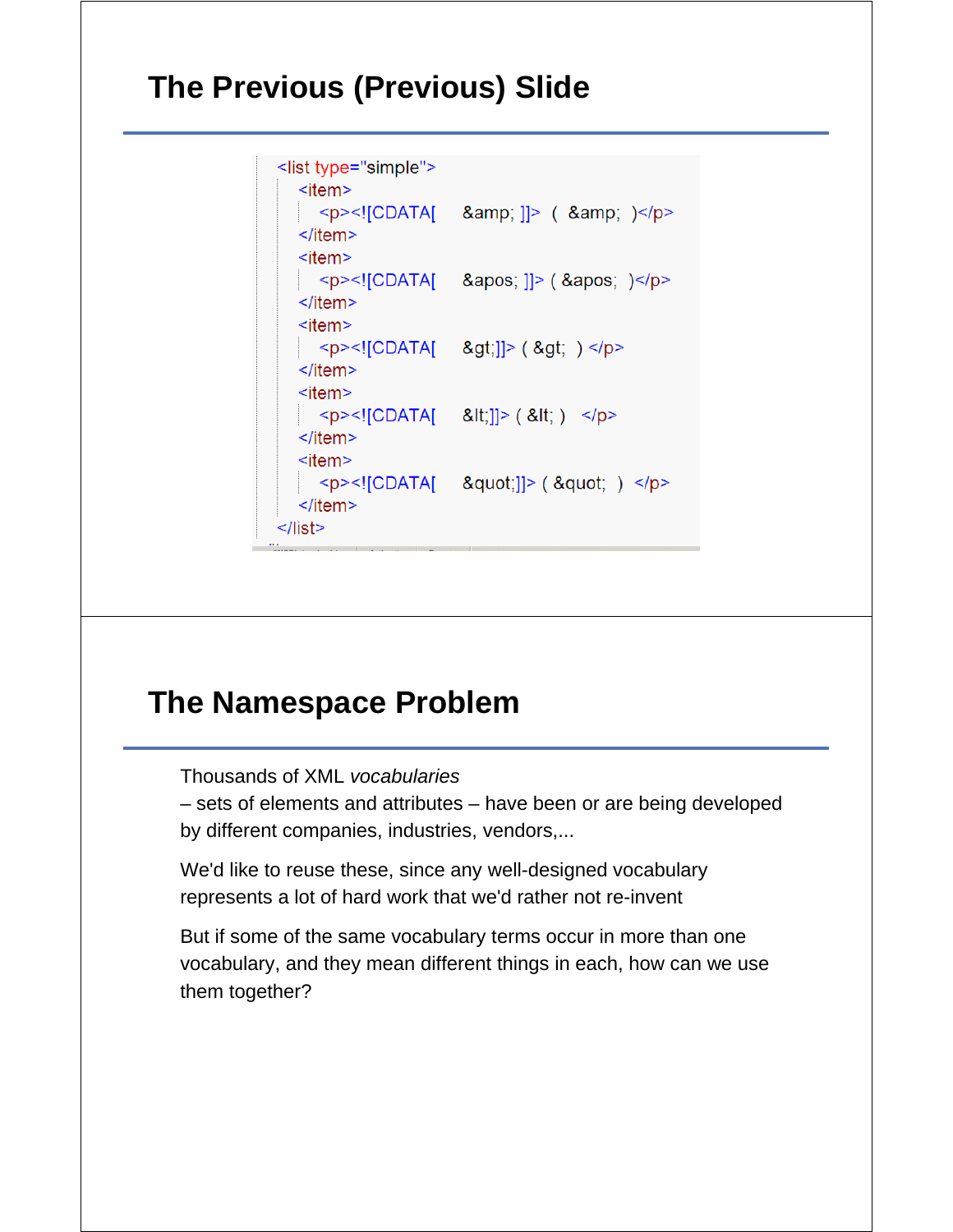# **Motivating Namespaces**

```
<EventCalendar>
  <EventCategory>
     <Title>Literary and Cultural Events </Title>
     <Event>
          <Name>Oliver Sachs Book Signing</Name>
          <Location>Cody's Bookstore</Location>
          <Time>June 25, 2003 8pm</Time>
          <Book>
             <Author>
                  <Title> Dr. </Title>
                  <Name> Oliver Sachs </Name>
             </Author>
             <Title> The Island of the Color-Blind </Title>
             <Price> $12.95 </Price>
          </Book>
     </Event>
  </EventCategory>
</EventCalendar>
```
### **The Namespace Solution [1]**

We can avoid name "collisions" where the same name means more than one thing by associating a vocabulary with a *Namespace*

The Namespace consists of a *prefix*

followed by a ":" and a URI (Universal Resource Identifier). This is not used to indicate a "place" or "file" but only to ensure uniqueness

The prefix, a short name that substitutes for the namespace, only has to be unique within the more tightly scoped context of the document instance

When namespaces are associated with elements, the *prefix* and the *local name* are together called the *qualified name* or QName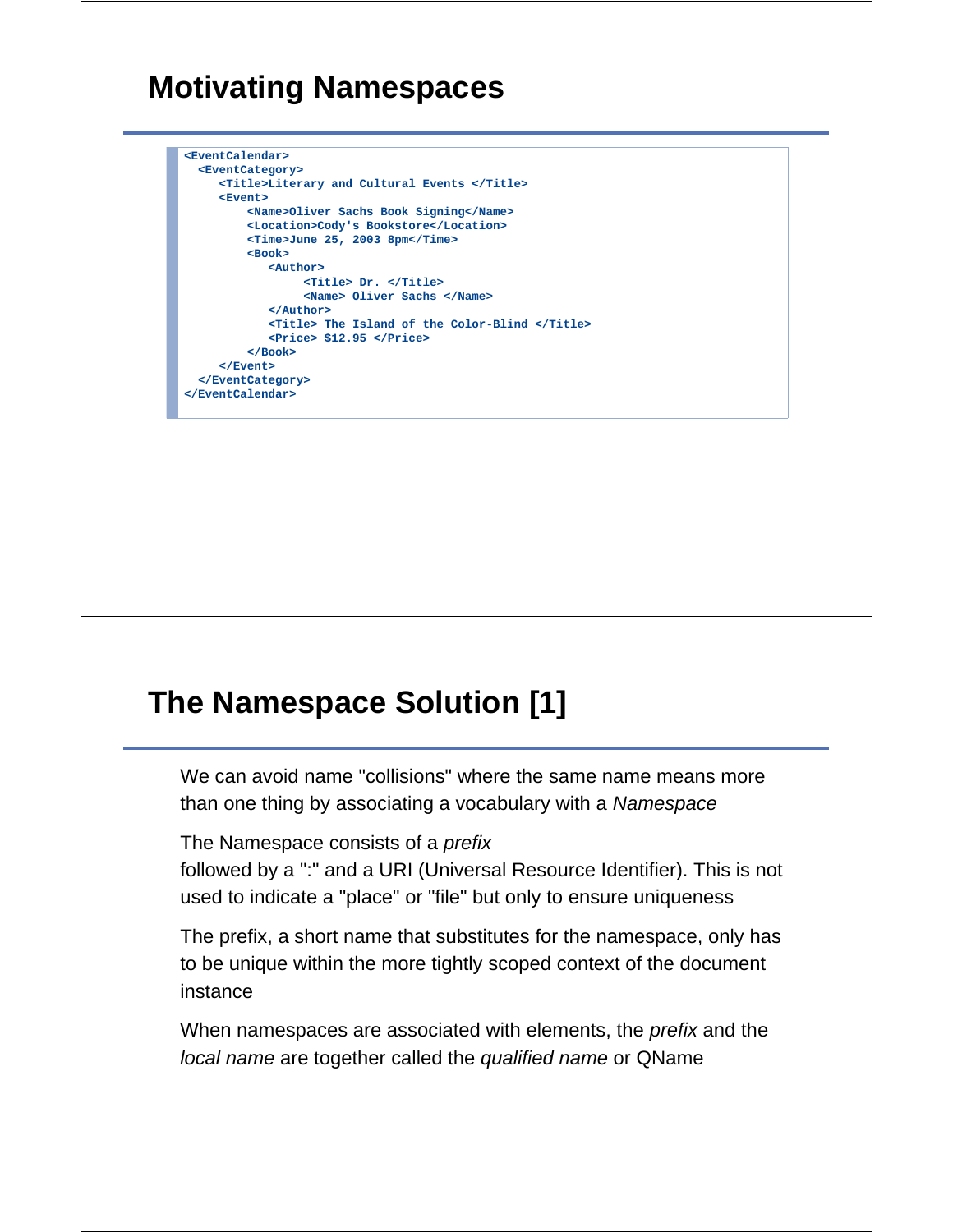# **The Namespace Solution [2]**

Let's define namespaces for three specialized XML vocabularies:

- For calendars and events prefix="ev" and URI="urn:sims:doc-eng-lab:babl:events:0.01"
- For books prefix "bk" and URI="http://www.mybookstore.com"
- For honorifics and insignias prefix "hon" and URI="http://www.softwaremarketingresource.com/internationaladdressing.html"

### **Using Namespaces in the Calendar Example**

In the root element of your instance you declare what namespaces it will contain, which allows the use of the 3 <Title> and 2 <Name> tags that mean different things